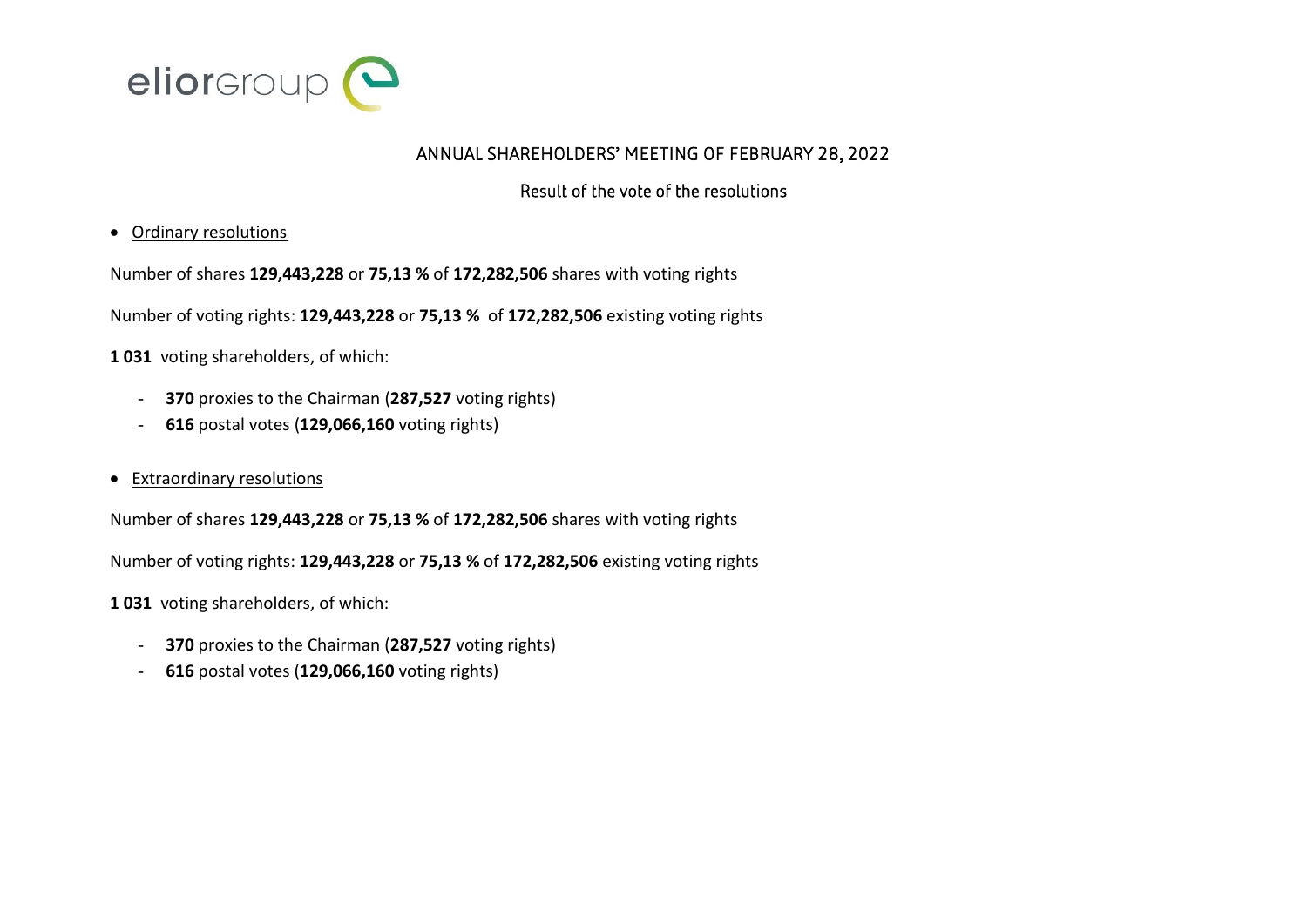| Resolution                                                                                                                                                                                                                                  | <b>Type</b> | For               | %<br>For | Against    | %<br>Against | Abstention | %<br>Abstention | <b>Total Votes</b> | Result  |
|---------------------------------------------------------------------------------------------------------------------------------------------------------------------------------------------------------------------------------------------|-------------|-------------------|----------|------------|--------------|------------|-----------------|--------------------|---------|
| First resolution - Approval of the parent<br>company financial statements for the year<br>ended September 30, 2021                                                                                                                          | Ord.        | 129 373 848 99,99 |          | 16 470     | 0,01         | 52 910     | N/A             | 129 390 318        | Adopted |
| Second resolution - Approval of the<br>consolidated financial statements for the year<br>ended September 30, 2021                                                                                                                           | Ord.        | 129 373 474 99,99 |          | 16 4 98    | 0,01         | 53 256     | N/A             | 129 389 972        | Adopted |
| Third resolution Appropriation of net profit                                                                                                                                                                                                | Ord.        | 129 402 699 99,98 |          | 23 640     | 0,02         | 16889      | N/A             | 129 426 339        | Adopted |
| Fourth resolution - Statutory Auditors'<br>special report on related-party agreements<br>and approval of new agreements                                                                                                                     | Ord.        | 129 389 664 99,98 |          | 20 287     | 0,02         | 14 5 5 9   | N/A             | 129 409 951        | Adopted |
| Fifth resolution - Approval of the information<br>disclosed pursuant to Article L. 22-10-9 I of<br>the French Commercial Code relating to<br>directors' and officers' compensation                                                          | Ord.        | 129 247 383 99,86 |          | 178 851    | 0,14         | 16 9 94    | N/A             | 129 426 234        | Adopted |
| resolution<br>Approval of the<br>Sixth<br>$\overline{\phantom{m}}$<br>components of the compensation and<br>benefits paid during or awarded for the year<br>ended September 30, 2021 to Gilles Cojan,<br>Chairman of the Board of Directors | Ord.        | 129 217 474 99,84 |          | 207 311    | 0,16         | 18 4 43    | N/A             | 129 424 785        | Adopted |
| Seventh resolution - Approval of the<br>components of the compensation and                                                                                                                                                                  | Ord.        | 80 507 422 62,23  |          | 48 853 601 | 37,77        | 82 205     | N/A             | 129 361 023        | Adopted |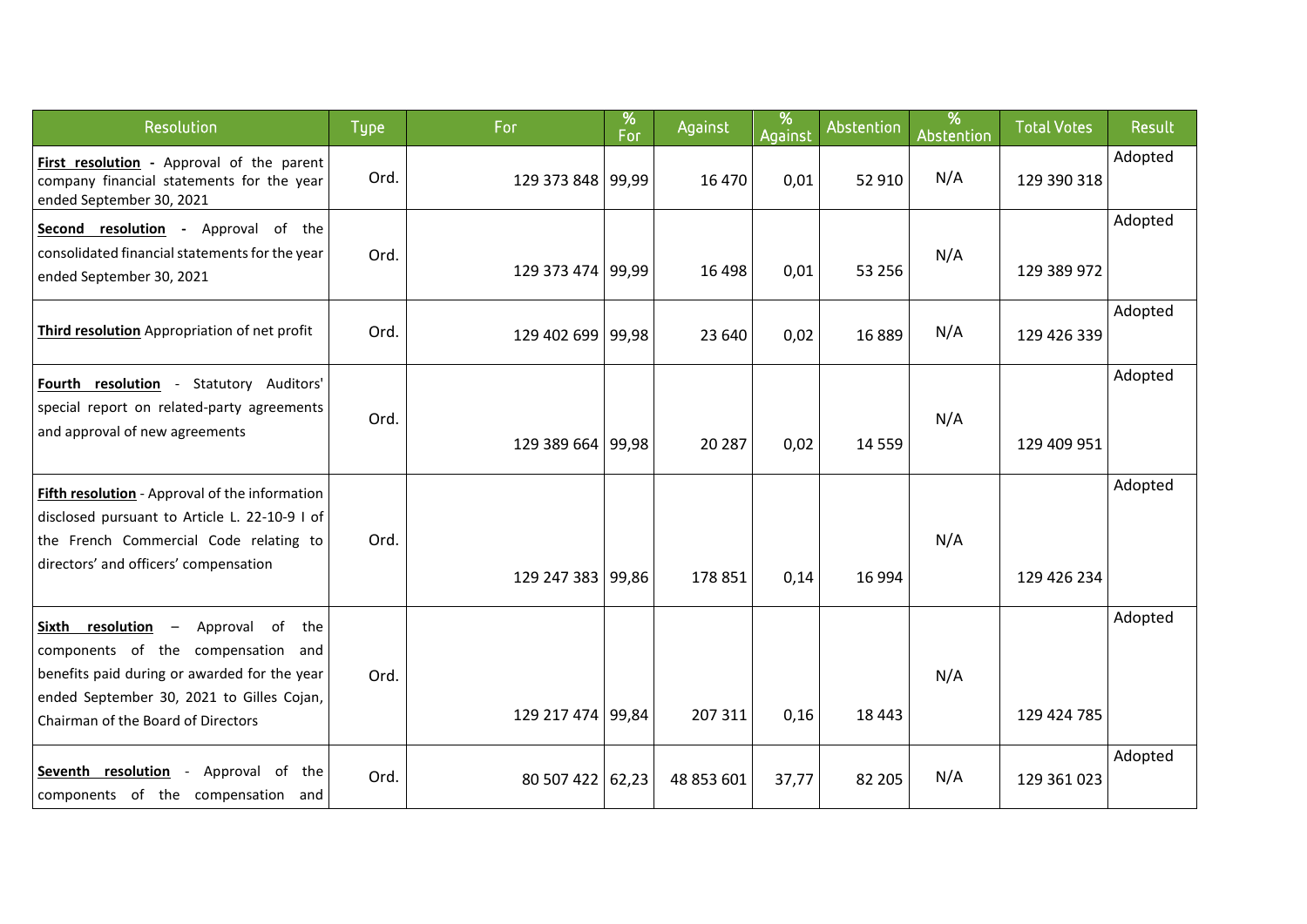| Resolution                                                                                                                                                                                | <b>Type</b> | For               | %<br>For | Against   | %<br>Against | Abstention | %<br><b>Abstention</b> | <b>Total Votes</b> | Result  |
|-------------------------------------------------------------------------------------------------------------------------------------------------------------------------------------------|-------------|-------------------|----------|-----------|--------------|------------|------------------------|--------------------|---------|
| benefits paid during or awarded for the year<br>ended September 30, 2021 to Philippe<br>Guillemot, Chief Executive Officer                                                                |             |                   |          |           |              |            |                        |                    |         |
| Eighth resolution -<br>Approval of the<br>compensation policy applicable to the<br>Chairman of the Board of Directors as from<br>October 1, 2021                                          | Ord.        | 129 215 812 99,84 |          | 209 185   | 0,16         | 18 231     | N/A                    | 129 424 997        | Adopted |
| Ninth resolution - Approval of the<br>compensation policy applicable to the Chief<br>Executive Officer and/or any other executive<br>officer(s) of the Company as from October 1,<br>2021 | Ord.        | 128 855 372 99,56 |          | 563 586   | 0,44         | 24 270     | N/A                    | 129 418 958        | Adopted |
| Tenth resolution -<br>Approval of<br>the<br>compensation policy applicable to<br>the<br>directors (other than the Chairman and the<br>Chief Executive Officer) as from October 1,<br>2021 | Ord.        | 129 343 683 99,94 |          | 74 226    | 0,06         | 25 3 19    | N/A                    | 129 417 909        | Adopted |
| Eleventh resolution - Re-election of Philippe<br>Guillemot as a director of the Company                                                                                                   | Ord.        | 126 940 613 98,13 |          | 2 419 826 | 1,87         | 82789      | N/A                    | 129 360 439        | Adopted |
| Twelfth resolution - Re-election of Gilles<br>Auffret as a director of the Company                                                                                                        | Ord.        | 127 048 946 98,16 |          | 2 379 420 | 1,84         | 14 8 62    | N/A                    | 129 428 366        | Adopted |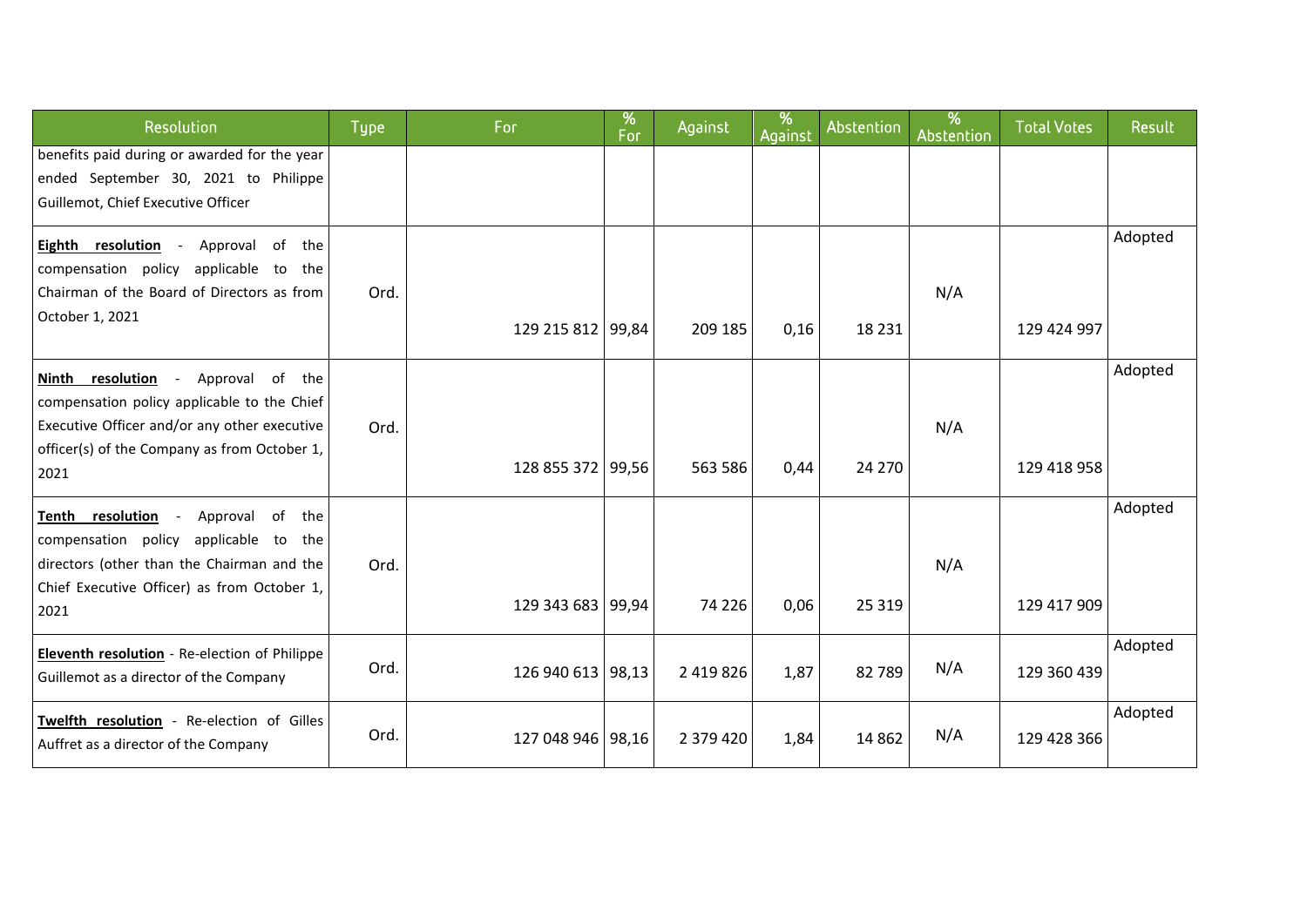| Resolution                                                                                                                                                                                                                                                                                                                                                         | <b>Type</b> | For               | %<br>For | Against    | %<br>Against | Abstention | %<br>Abstention | <b>Total Votes</b> | Result  |
|--------------------------------------------------------------------------------------------------------------------------------------------------------------------------------------------------------------------------------------------------------------------------------------------------------------------------------------------------------------------|-------------|-------------------|----------|------------|--------------|------------|-----------------|--------------------|---------|
| Thirteenth resolution - Re-election of Anne<br>Busquet as a director of the Company                                                                                                                                                                                                                                                                                | Ord.        | 127 227 978 98,30 |          | 2 198 904  | 1,70         | 16 137     | N/A             | 129 426 882        | Adopted |
| Fourteenth resolution - Re-election of Fonds<br>Stratégique de Participations as a director of<br>the Company                                                                                                                                                                                                                                                      | Ord.        | 128 869 841 99,57 |          | 558 999    | 0,43         | 14 3 8 8   | N/A             | 129 428 840        | Adopted |
| Fifteenth resolution - Re-election of Bernard<br>Gault as a director of the Company                                                                                                                                                                                                                                                                                | Ord.        | 123 197 143 95,20 |          | 6 217 447  | 4,80         | 28 4 29    | N/A             | 129 414 590        | Adopted |
| Sixteenth resolution - Re-election of Célia<br>Cornu as a non-voting director of the<br>Company                                                                                                                                                                                                                                                                    | Ord.        | 77 050 620 59,53  |          | 52 375 784 | 40,47        | 16824      | N/A             | 129 426 404        | Adopted |
| Seventeenth resolution - Authorization for<br>the Board of Directors to carry out a share<br>buyback program in accordance with Article<br>L. 22-10-62 of the French Commercial Code<br>(including)<br>duration of<br>authorization,<br>purposes, terms and conditions, ceiling, and<br>suspension in the event of a public offer for<br>the Company's securities) | Ord.        | 95 062 053 73,44  |          | 34 372 272 | 26,56        | 8 9 0 3    | N/A             | 129 434 325        | Adopted |
| Eighteenth resolution - Authorization for the<br>Board of Directors to increase the Company's<br>capital, with pre-emptive subscription rights<br>for existing shareholders (including duration<br>of authorization, maximum nominal amount                                                                                                                        | Extr.       | 126 916 288 98,11 |          | 2 440 984  | 1,89         | 85 956     | N/A             | 129 357 272        | Adopted |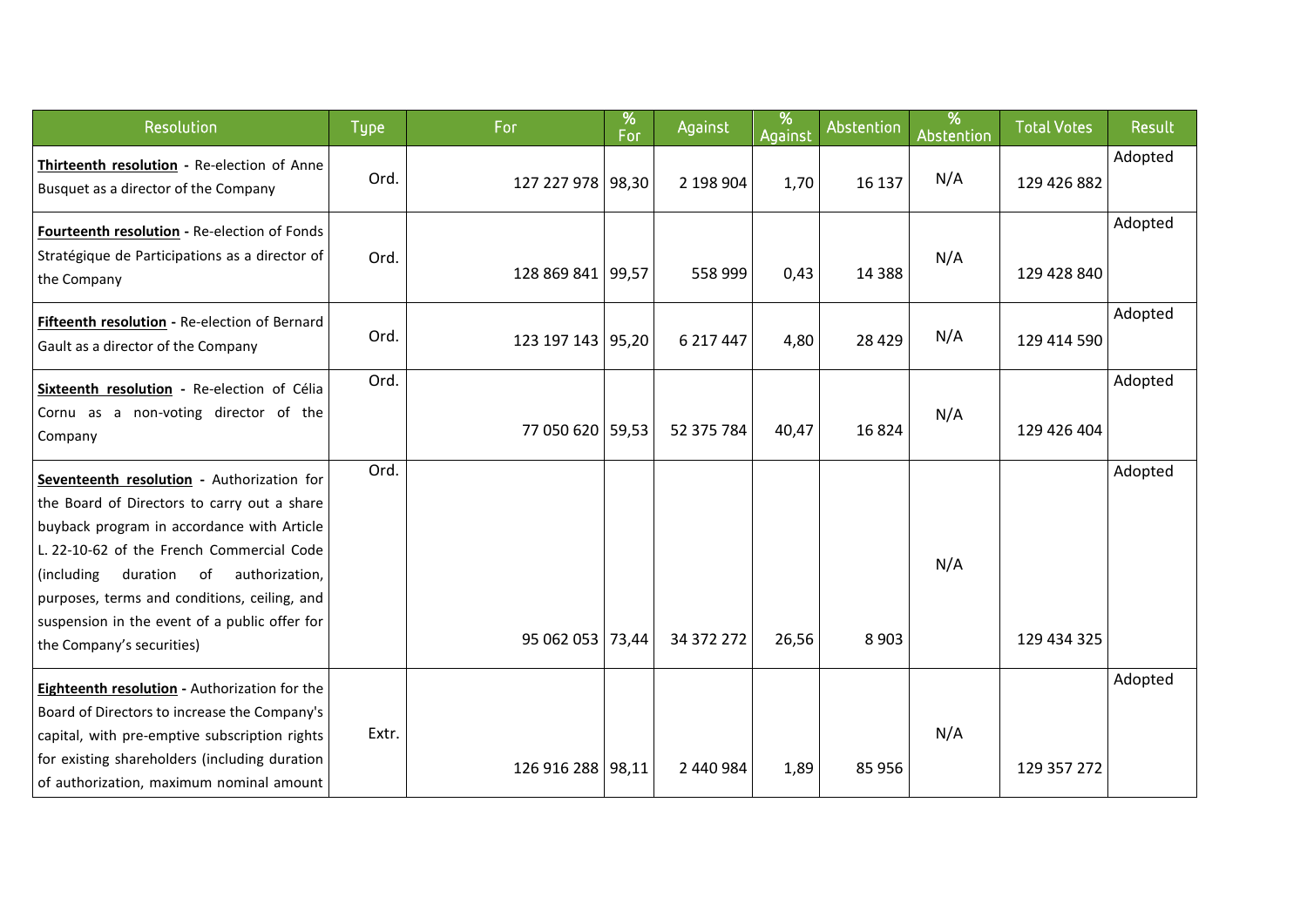| Resolution                                                                                                                                                                                                                                                                                                                                                                                                                                                                                                                                                                                                                                                                                                                                | <b>Type</b> | For               | %<br>For | Against       | %<br>Against | Abstention | %<br>Abstention | <b>Total Votes</b> | Result  |
|-------------------------------------------------------------------------------------------------------------------------------------------------------------------------------------------------------------------------------------------------------------------------------------------------------------------------------------------------------------------------------------------------------------------------------------------------------------------------------------------------------------------------------------------------------------------------------------------------------------------------------------------------------------------------------------------------------------------------------------------|-------------|-------------------|----------|---------------|--------------|------------|-----------------|--------------------|---------|
| of capital increase(s), possibility of offering<br>unsubscribed securities on the open market,<br>and suspension in the event of a public offer<br>for the Company's securities)                                                                                                                                                                                                                                                                                                                                                                                                                                                                                                                                                          |             |                   |          |               |              |            |                 |                    |         |
| Nineteenth resolution - Authorization for the<br>Board of Directors to increase the Company's<br>capital, without pre-emptive subscription<br>rights for existing shareholders but with a<br>compulsory priority subscription period for<br>such shareholders, by way of a public offer,<br>other than an offer as defined in section 1 of<br>Article L. 411-2 of the French Monetary and<br>Financial Code (including duration of<br>authorization, maximum nominal amount of<br>capital increase(s), issue price, possibility of<br>limiting an issue to the amount of the<br>allocating<br>subscriptions<br>freely<br>or<br>unsubscribed securities, and suspension in<br>the event of a public offer for the Company's<br>securities) | Extr.       | 125 227 740 96,75 |          | 4 203 026     | 3,25         | 12 4 62    | N/A             | 129 430 766        | Adopted |
| Twentieth resolution - Authorization for the<br>Board of Directors to increase the Company's<br>capital, without pre-emptive subscription<br>rights for existing shareholders, by way of an<br>offer as defined in section 1 of Article L. 411-<br>2 of the French Monetary and Financial Code                                                                                                                                                                                                                                                                                                                                                                                                                                            | Extr.       | 126 396 828 97,66 |          | 3 0 3 4 7 0 8 | 2,34         | 11 692     | N/A             | 129 431 536        | Adopted |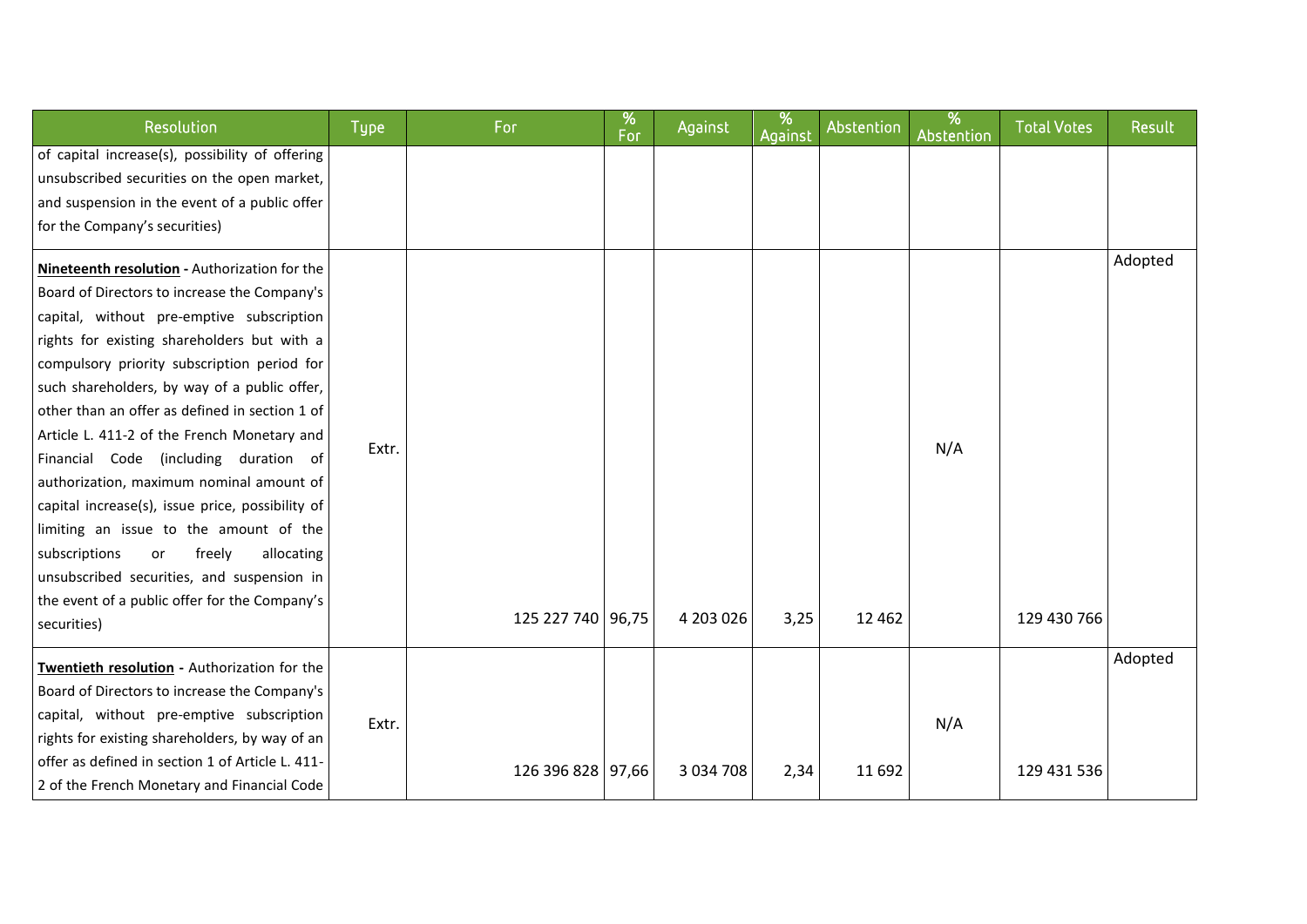| Resolution                                                                                                                                                                                                                                                                                                                                                                                                                       | <b>Type</b> | For               | %<br>For | Against   | %<br>Against | Abstention | %<br>Abstention | <b>Total Votes</b> | Result  |
|----------------------------------------------------------------------------------------------------------------------------------------------------------------------------------------------------------------------------------------------------------------------------------------------------------------------------------------------------------------------------------------------------------------------------------|-------------|-------------------|----------|-----------|--------------|------------|-----------------|--------------------|---------|
| duration<br>authorization,<br>(including<br>of<br>amount of capital<br>nominal<br>maximum<br>increase(s), issue price, possibility of limiting<br>an issue to the amount of the subscriptions or<br>freely allocating unsubscribed securities, and<br>suspension in the event of a public offer for<br>the Company's securities)                                                                                                 |             |                   |          |           |              |            |                 |                    |         |
| Twenty-first resolution - Authorization to set<br>the issue price for issues carried out without<br>pre-emptive subscription rights for existing<br>shareholders pursuant to the 19th and 20th<br>resolutions, subject to the terms and<br>conditions set by the shareholders and a<br>ceiling of 10% of the Company's capital per<br>year (including suspension in the event of a<br>public offer for the Company's securities) | Extr.       | 124 943 035 96,54 |          | 4 475 678 | 3,46         | 24 5 15    | N/A             | 129 418 713        | Adopted |
| Twenty-second resolution - Authorization for<br>the Board of Directors to issue shares and/or<br>other securities in payment for shares and/or<br>other securities in another company<br>contributed to the Company in transactions<br>other than public exchange offers (including<br>duration of authorization and suspension in<br>the event of a public offer for the Company's<br>securities)                               | Extr.       | 126 448 473 97,70 |          | 2 972 822 | 2,30         | 21933      | N/A             | 129 421 295        | Adopted |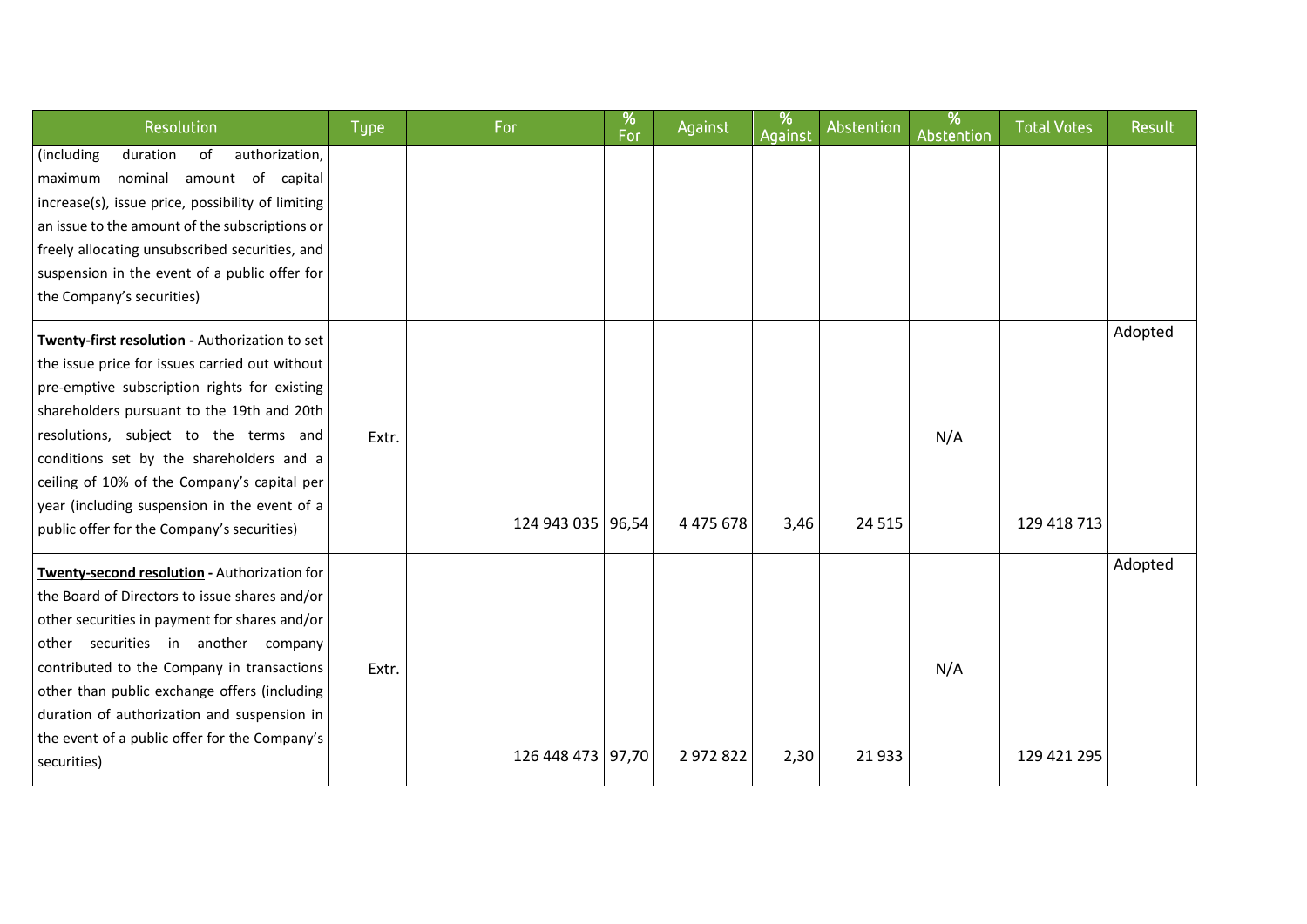| Resolution                                                                                                                                                                                                                                                                                                                                                                                                                                                                                                                                                                                                         | <b>Type</b> | For               | %<br>For | Against    | %<br>Against | Abstention | %<br>Abstention | <b>Total Votes</b> | Result   |
|--------------------------------------------------------------------------------------------------------------------------------------------------------------------------------------------------------------------------------------------------------------------------------------------------------------------------------------------------------------------------------------------------------------------------------------------------------------------------------------------------------------------------------------------------------------------------------------------------------------------|-------------|-------------------|----------|------------|--------------|------------|-----------------|--------------------|----------|
| Twenty-third resolution - Authorization for<br>the Board of Directors to increase the<br>Company's capital by capitalizing reserves,<br>profit, the share premium account or other<br>eligible items (including duration of<br>authorization, maximum nominal amount of<br>capital increase(s) and procedures for<br>fractions of shares)                                                                                                                                                                                                                                                                          | Extr.       | 127 526 779 98,53 |          | 1 905 995  | 1,47         | 10 4 54    | N/A             | 129 432 774        | Adopted  |
| Twenty-four resolution - Authorization for<br>the Board of Directors to increase the<br>Company's capital by issuing shares and/or<br>other securities to members of an employee<br>share ownership plan, without pre-emptive<br>subscription rights for existing shareholders<br>(including<br>duration<br>of<br>authorization,<br>nominal amount of capital<br>maximum<br>increase(s), issue price, possibility of granting<br>shares free of consideration in accordance<br>with Article L. 3332-21 of the French Labor<br>Code, and suspension in the event of a public<br>offer for the Company's securities) | Extr.       | 79 732 118 61,60  |          | 49 697 428 | 38,40        | 13 682     | N/A             | 129 429 546        | Rejected |
| Twenty-five resolution - Authorization for<br>the Board of Directors to reduce the<br>Company's capital by canceling shares<br>purchased under a share buyback program                                                                                                                                                                                                                                                                                                                                                                                                                                             | Extr.       | 129 009 965 99,67 |          | 424 214    | 0,33         | 9 0 4 9    | N/A             | 129 434 179        | Adopted  |